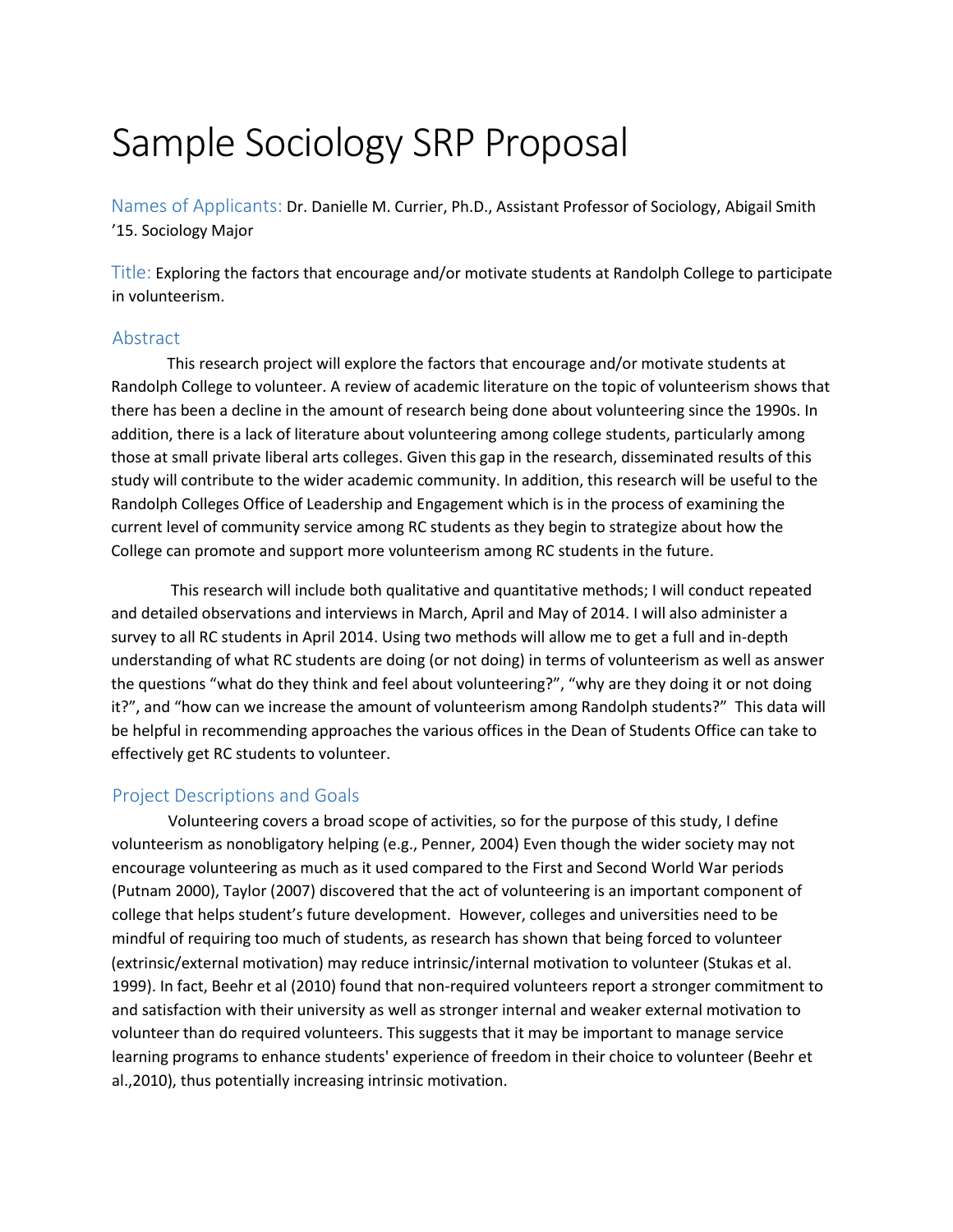Research has shown that there are clear demographic trends in who volunteers and why (Manning,2010; Petrelka,2006). The clearest trend is gender differences. Although both women and men report valuing volunteerism (Fletcher 2004), women have a 15.8 times higher odds of volunteering than men (Manning 2010) .In fact, in 2012 the U.S. Bureau of Labor reported that women volunteer at higher rates than do men across all age groups, educational levels, and other major demographic characteristics. While both genders value the importance of volunteering for humanitarian reasons (Fletcher 2004), there exist differences in the motivation to volunteer between both genders. Petrzelka (2006) found that in later life women are more likely to volunteer as it is a form of "women's work" and men are more likely to engage in volunteer work that is reflective of their occupational history. I hope to explore if this may be an indicator of volunteer activities men and women at the college level choose to participate in.

Although there is not much literature about volunteering and its impact on academics, there was one study done in 2011 on Boston Colleges Pulse program (Seider 2011) which showed results pertinent to the proposed study. The Pulse Program is a yearlong optional course which serves as a community service learning program that seeks to help participants understand the barriers to economic mobility in their community at Boston College. The researchers found that this course had a significant impact on students' belief about poverty and inequality, as the students left the program with a greater recognition of the structural factors that cause these problems. It is also noted that this kind of knowledge about structural factors derived from volunteering is beneficial in acquiring new skills, future class discussion along with information for writing course assignments (Seider, 2011; Fletcher, 2004).

Volunteering is without a doubt a part of college life in the United States(Seider,2011). I hope to use my research to expand on the literature about volunteering among college students in the 21st century which is currently lacking. Trends in volunteering are reflected in one's social awareness (Knapp 2010 ;Fletcher 2004; Austin 1999), academic (Seider 2011) and sexes (Manning 2010 ;Fletcher 2004).

While students at Randolph College currently participate in civic engagement and volunteerism at different rates and in different capacities ( such as with a class, sports team, independently, or with a club/organization as reported by Amanda Denny, Director of Leadership and Engagement) much of their motivation to do so is unexplored. The primary goals of this research are:

- 1) to make observations about the levels and type of volunteerism that are currently happening at Randolph College;
- 2) gathering information about the motivations and volunteering patterns at Randolph College;

3) analyzing the results to provide suggestions about what volunteerism should look like at Randolph;

4) proving practical recommendations to the Office of Engagement and Leadership as they move forward to increase volunteerism rates and interest in the future.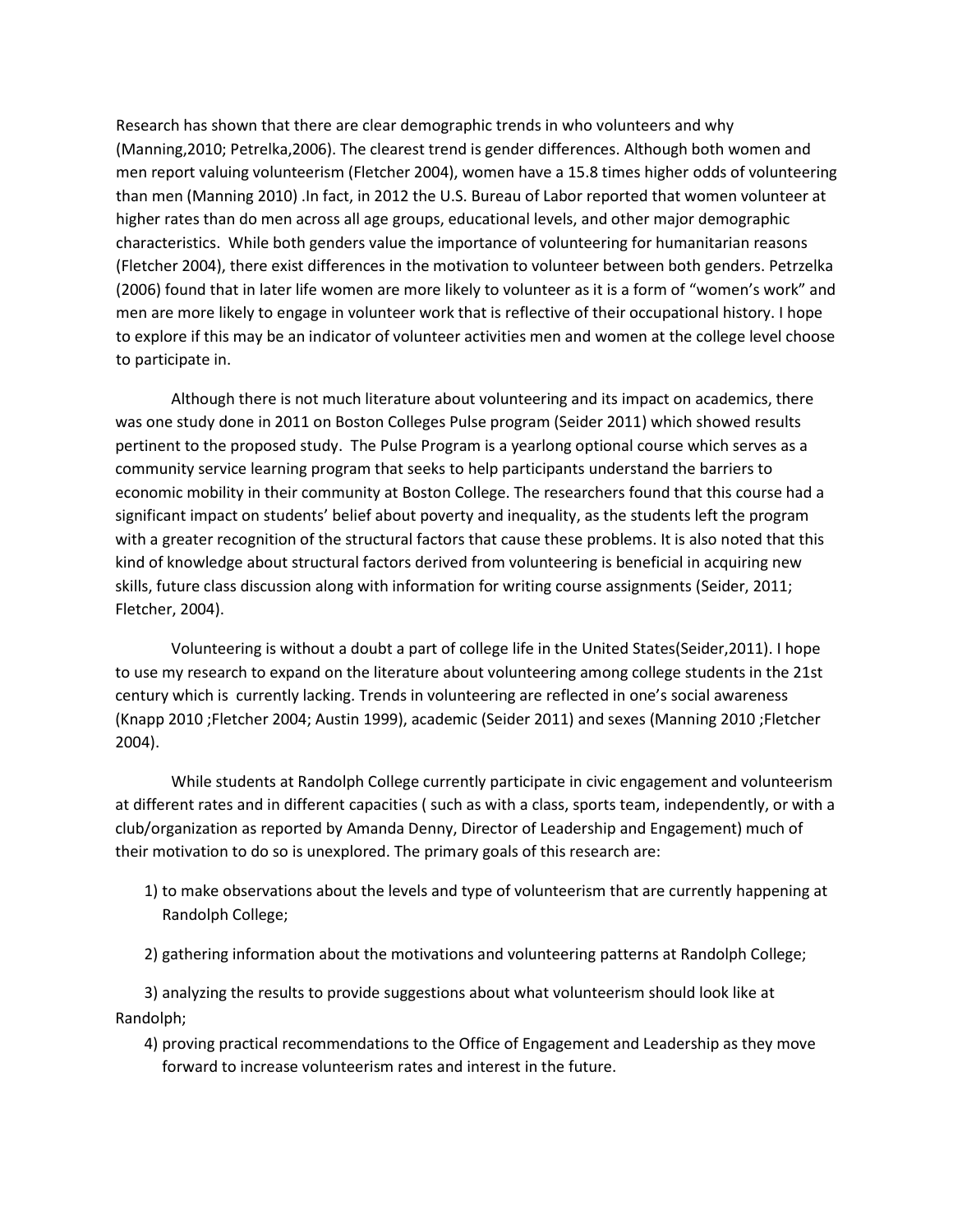To gather this data I will use mixed methods of quantitative and qualitative research instruments. First, in April, I will administer a survey via Survey Monkey to all full-time Randolph students about their demographics, their experience with volunteering/civic engagement, and their attitudes toward participation in volunteering. I will analyze this data using SPSS, the statistical data analysis program. Second, I will utilize various qualitative methods to gain more in-depth information on attitudes about the meanings of volunteering among RC students. I am currently doing an internship with Amanda Denny as Community Service Intern, so I have the opportunity to interact with volunteers and other students doing internships. Thus, I will able to carry out field research. My internship requires me to be a part of and facilitate the "alternative spring break" trip, which allows students to serve those in need in Lynchburg or the wider community. I will use this opportunity to conduct field research and observe differences and similarities of men and women along with other demographics intent and attitudes toward volunteering. In addition, I will also conduct one-on-one interviews with students; I will tape these interviews, have them transcribed, code them (as per sociological methodology), and (with help from Dr. Currier), do analysis to compare with the results of the surveys. (Please see attached appendix of draft of survey and interview questions.)

This research is related to both Abigail's interest in volunteerism among college students and Dr. Currier's commitment to advising internships and encouraging volunteerism among students. The main action items from Abigail's internship can be found below:

- 1. Community Service Task Force: examine what community service should look like at Randolph College and work on building the structure of the program for future semesters.
- 2. Creating Community Partnerships: attend meetings with the Director of Leadership and Engagement with local non-profits organizations to determine how Randolph College can create a stronger partnership with their organization.
- 3. Volunteer Website: aid in building a webpage that allows students to see what volunteer opportunities are in the Lynchburg and surrounding communities. Contact non-profits for permission to list them on the website. Goal is to include: Organization name, Volunteer Services Coordinator Name, Contact Information, and List of ongoing project that they need help with.
- 4. Publicity of new Programs: help publicize the Office of Leadership and Engagement to students on campus as it has taken on a new structure. Promote events taking place this semester on campus and through social media.

Academically, this project will allow Abigail to apply the skills she learned in sociology and psychology courses. In addition, Abigail will be able to conduct a complete research project, pulling together all the skills and theory she has learned as Sociology major. This experience will be beneficial as she plans to pursue a master's degree in Sociology with a concentration in Student Affairs.

The period of summer research is optimal for completing this study. Most of the data collection will be completed by the end of the spring semester. This is advantageous as Abigail is currently enrolled in SOC 396 (Social Research Analysis), with Dr. Currier and can get ongoing guidance on data collection.

The plan for the summer period is below: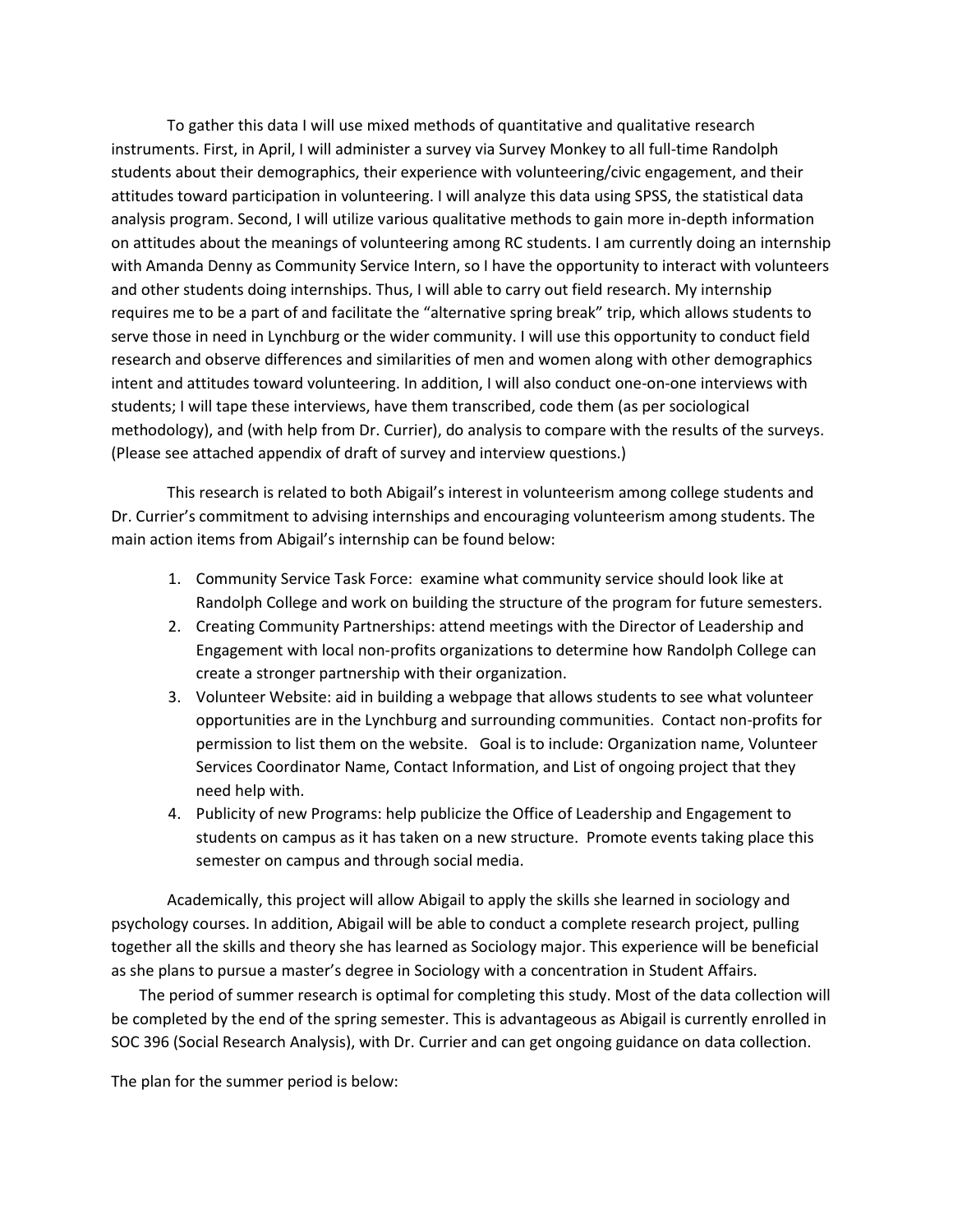- 1) Completing a literature review (begun in the spring semester) about volunteerism among college students; identify the demographics of volunteers and their level of commitment to activities; the motivations and lack of volunteerism among different groups along with any other previous research that speaks to civic enjoyment and college communities.
- 2) Identify aspects of attitudes and behavior gathered from the literature and from Abigail's spring observation about volunteerism.
- 3) Analyze the quantitative and qualitative data gathered in the spring (survey data and observation/field research/interviews).
- 4) Conclude a set of recommendations for the college and write

#### Dissemination Goals

The Sociology Department requires that all majors complete at least 3 internship credits before graduating. The department is strongly committed to civic and public engagement, but recognizes that earning college credit for community work is the most efficient and practical way to engage students in the community. Thus, the final paper for this project will be included in the annals of the Sociology department along with senior theses. In addition, this work will have the potential to be presented at National Conference on Undergraduate Research or a variety of regional sociological meetings. In addition the results will be available to the campus community and recommendations will be presented in a detailed report to the Office of Engagement and Leadership in the Dean of Students.

# External Funding

We should not need any external funding to complete the project.

# Budgetary Needs

We do not anticipate any special budgetary needs.

# Past Outcomes

# Statement about Student Researcher

There are two time periods for this project – during the Spring2014 semester, and during the 8-week summer research program.

In the Spring semester, with my guidance, Abigail will conduct an extensive literature review on volunteerism and civic engagement. This will include looking at the literature in Sociology, Social Psychology, Psychology, Social Movements, and any other fields we find pertinent to this topic.

After this review is complete, Abigail will assist in designing and administering the survey described in her portion of this application. The survey questions will reflect findings about salient topics related to volunteerism as well as ask questions designed to fill gaps in this literature. I will train her on Survey Monkey and she will be responsible for creating the template for the survey itself.

Concurrent with the design and administration of the survey, Abigail will conduct observation at various internship sites (accompanying Amanda Denny, using field-note-gathering techniques she is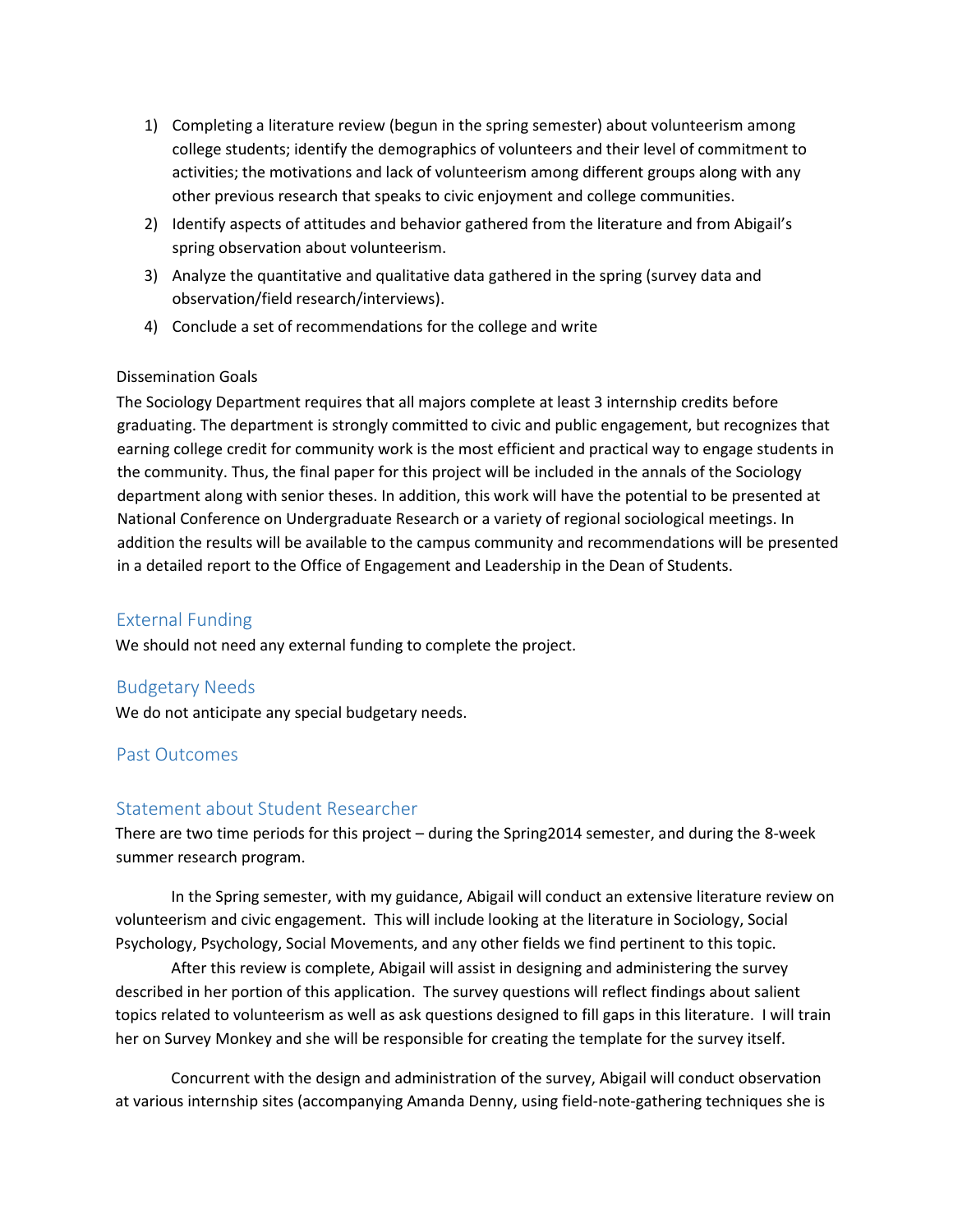learning in class) and conduct one-on-one interviews with interns if necessary to glean more information from individuals about motivation to participate in volunteering.

During the summer research period, Abigail will assist in the simultaneously analysis of the quantitative data gathered from the survey and the qualitative data gathered in the observation and interviews.

I will be working closely with Abigail on every aspect of this project. She took Soc295 (Methods) with me last year and is currently taking Soc396 (Advanced Analysis), so she will be structuring this project by the social science research guidelines learned in those classes (which coincide with the methods she learned in Psychology). During the Spring semester, we will meet at least once a week to discuss the construction and progress of the project. I will be available to her via email or phone during normal day hours. During the Summer Program, we will be in touch daily (either in person or by phone) to discuss the analysis portion of this project. I will also guide her closely in the writing of her analysis.

This project will allow Abigail to see how all aspects of a social science research project are designed and implemented. She will be partner to every stage of the process, from development of a concrete research question to the final write-up and presentation of final data analysis. She is deeply interested in volunteerism and civic engagement both as a professional (she has completed several internships and is currently a Head Resident) and as a person (she is deeply committed to service to others, as her life trajectory can show). Because of this combination of professional and personal interest in the project, I believe her participation will give her deep satisfaction at uncovering the answers to some interesting and perplexing questions (primarily, how to get people to volunteer more) as well as help her clarify her professional goals, or at least what she wants to pursue directly after graduating from Randolph.

Abigail is well-qualified for this project due to her work in both Sociology and Psychology and her strong academic record. She is a highly motivated student with the ability to multi-task well. In addition, she is highly reliable and I know if I give her a task, she will complete it. From her strong academic success in her methods courses, she is well-versed in data gathering methods and by the time we have gathered all the data, she will have completed her advanced analysis course (Soc396). She is a strong student and learns quickly, so I am sure that if she encounters any problems, she will not hesitate to ask me or another of her Sociology or Psychology professors for assistance.

There is nothing in Abigail's background that gives me pause regarding her ability to successfully complete this project. She has a lot of both intrinsic and extrinsic motivation, as her track record both academically and personally clearly shows.

#### **Statement from the Student**

Volunteering has always been something that I have been passionate about since growing up in Jamaica, "To whom much is given much is expected" was a household quote that I adopted from early on and giving to those in need to alleviate some social issue became something I enjoyed doing. It therefore always puzzles me when other fortunate young adults show no interest in contributing their time or energy to alleviate social issues. In addition, I feel that my experience in a country where I am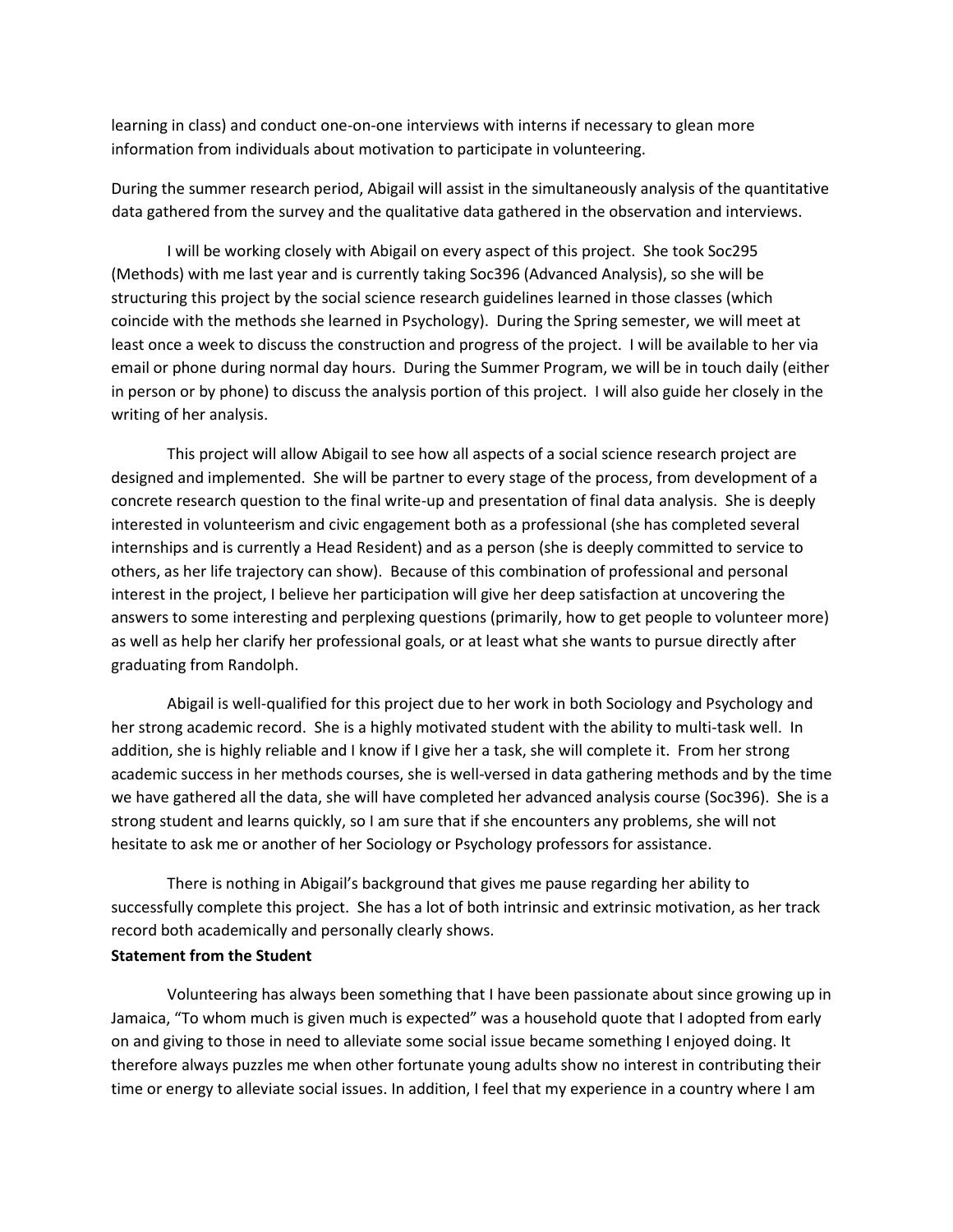readily exposed to see the difference between rich and poor encourages me to help those less fortunate than me. This is a reality that most of many middle-class American students take for granted as some of them are blinded by their privilege. I am therefore interested in this project as it will reveal the attitudes of my peers towards volunteering at Randolph, how to better motivate the students to volunteering, and provide recommendations for DOS as they move forward with their office of student affairs. I feel that the volunteering program at Randolph has the potential to bridge gaps between various student groups, encourage and strengthen the leadership skills of students, build local and regional partnerships with non-profit organizations, and increase student involvement at Randolph.

In addition, this project will allow me to gain valuable research experience and integrate academic knowledge learned from past courses. I have learned about research in SOC 295 (Research methods), SOC 366 (Social Theory), SOC 396 (Social Research Analysis), PSCY101 (Intro to Psych I), Psych 102(Intro to Psych II), PSYCH (Statistics for psychological research I) and I have learned about civic engagement and volunteerism in SOC 310 (Community). I am therefore confident that I will be able to use my skills gained to apply them to a research project. In addition, this research project will allow me to tie together my experience studying sociology and psychology.

#### References:

Sax, Linda J, Alexander W Astin, and Juan Avalos. 1999. "Long-Term Effects of Volunteerism During the Undergraduate Years." *The Review of Higher Education*. 2: 187.

Beehr, Terry A., Kimberly LeGro, Kimberly Porter, Nathan A. Bowling, and William M. Swader. 2010. "Required Volunteers: Community Volunteerism Among Students in College Classes." *Teaching of Psychology 37*, 4: 276-280.

Bureau of Labor Statistics, U.S. Department of Labor, The Editor's Desk, Volunteering declines in 2012 on the Internet at http://www.bls.gov/opub/ted/2013/ted\_20130226.htm (visited February 15, 2014).

Rehling, Louise.2000. "Doing Good While Doing Well: Service Learning Internships." *Business Communication Quarterly 63,* 1: 77-89

Fletcher, Thomas D., and Debra A. Major. 2004. "Medical Students' Motivations to Volunteer: A N Examination of the Nature of Gender Differences." *Sex Roles 51*, 1/2: 109-114 Knapp, Tim, Bradley Fisher, and Chantal Levesque-Bristol. 2010.

"Service-Learning's Impact on College Students' Commitment to Future Civic Engagement, Self-Efficacy, and Social Empowerment." *Journal of Community Practice 18*, 2/3: 233-251.

Manning, Lydia K. 2010. "Gender and Religious Differences Associated with Volunteering in Later Life." *Journal Of Women & Aging 22*, 2: 125-135.

Petrzelka, Peggy, and Susan E. Mannon. 2006. "Keepin' This Little Town Going: Gender and Volunteerism in Rural America." *Gender and Society*, 2: 236.

Penner, Louis A. 2004. "Volunteerism and Social Problems: Making Things Better or Worse?." *Journal Of Social Issues 60*, 3: 645-666.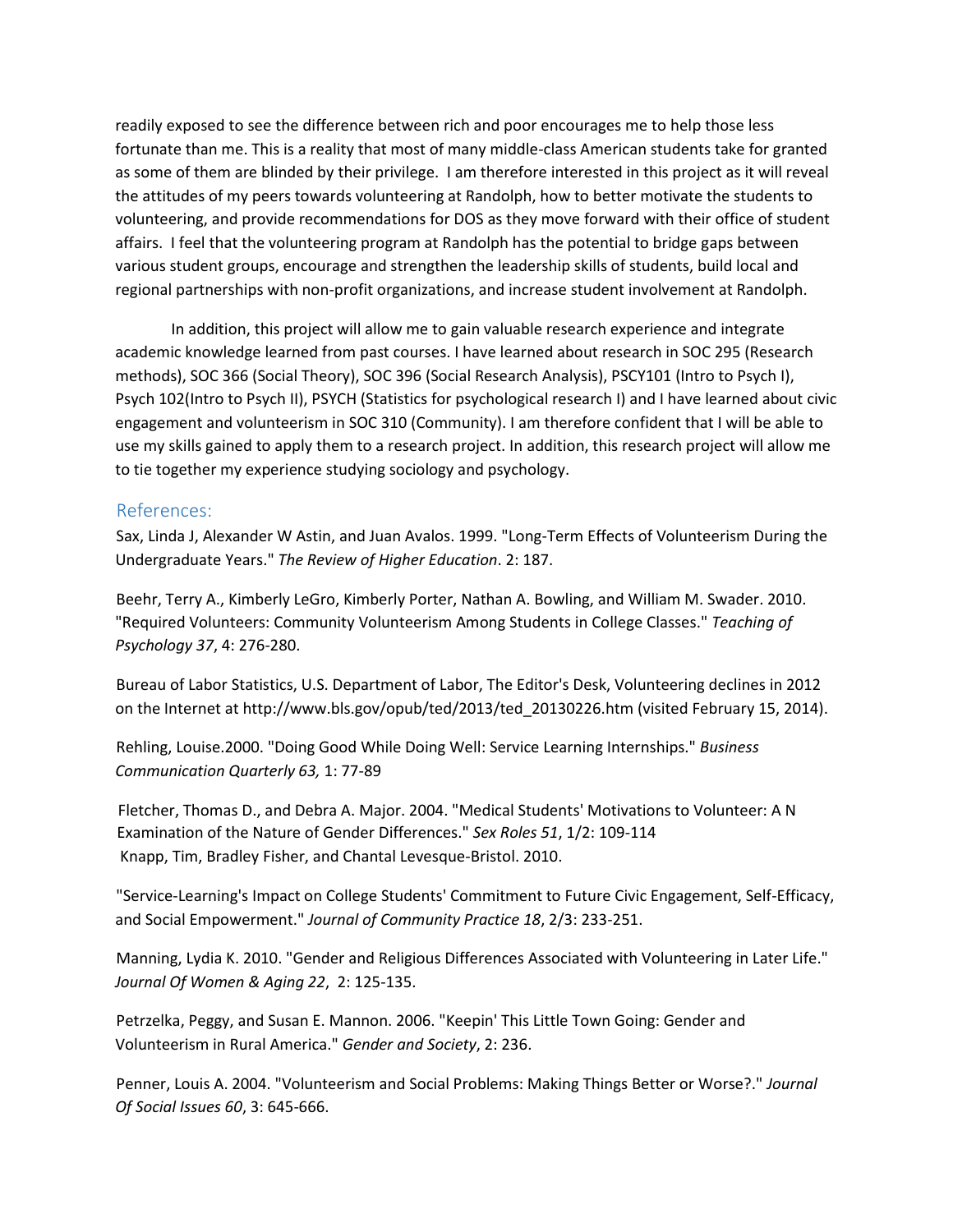R. Putnam, Robert D. 2000. *Bowling alone : the collapse and revival of American* community / Robert D. Putnam. n.p.: New York: Simon & Schuster, c2000., 2000.

Seider, Scott C., Samantha A. Rabinowicz, and Susan C. Gillmor. 2011. "Changing American College Students' Conceptions of Poverty Through Community Service Learning." *Analyses Of Social Issues & Public Policy* 11, 1: 105-126.

Stukas, Arthur A., and Mark Snyder. 1999. "The effects of `mandatory volunteerism' on intentions to volunteer." *Psychological Science (Wiley-Blackwell)* 10, 1: 59.

Taylor, Trevor P., and S. Mark Pancer. 2007. "Community Service Experiences and Commitment to Volunteering." *Journal Of Applied Social Psychology* 37, 2: 320-345.

# Survey

- 1. **Sex**
- a. Male
- b. Female
- c. Other

# 2. **Year in school**

- a. First-Year
- b. Sophomore
- d. Junior
- e. Senior
- f. Other

# 3. **Race**

- a. White
- b. Black or African American
- c. Hispanic, non-white
- d. Hispanic, white
- e. Indian
- f. Chinese
- g. Other Asian
- h. Native American
- i. Other
- 4. **Major & Minor** (if not declared what are you thinking about)
- 5. **GPA**
- a.  $1.5 1.99$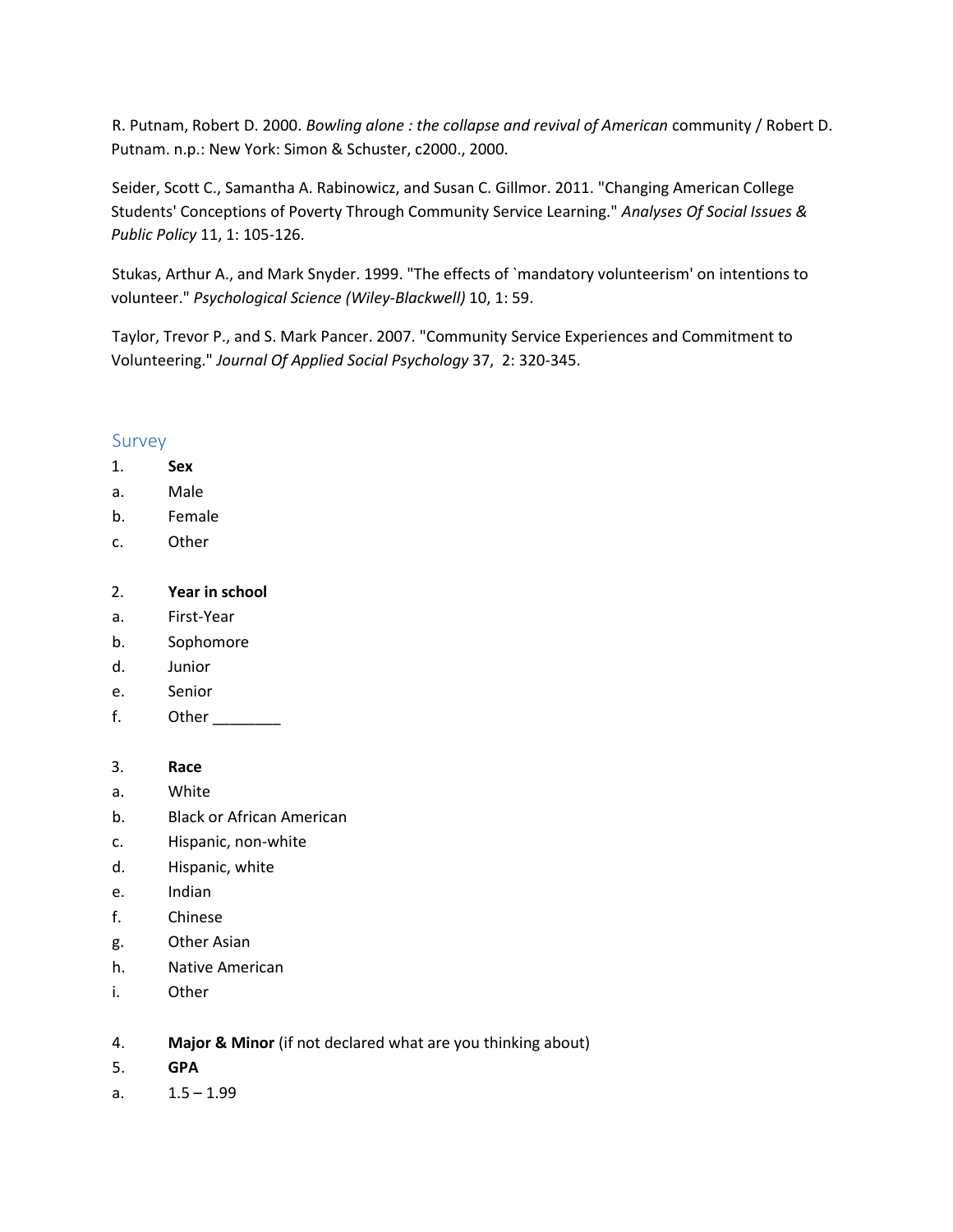- b. 2.0-2.49
- c. 2.5-2.99
- d. 3.0- 3.49
- e. 3.5- 4.0

# 6. **How frequently do you volunteer?**

- a. Daily
- b. Weekly
- c. Monthly
- d. Yearly

Please use the definition of volunteering as "the act of serving or offering ones services without pay in return" to answer the following questions.

# 7. **How do you find out about**

**volunteering opportunities?** ( Please choose any that apply)

- a. ELC
- b. Professor
- c. Friends
- d. Club or organization
- e. Newspaper
- f. Social Media
- g. Parents
- h. Other \_\_\_\_\_\_\_\_\_\_\_\_\_\_\_
- 8. **Where do you volunteer?** (Please choose any that apply)
- a. At school
- b. Off campus
- c. Online
- d. Sports
- e. Human Rights
- f. Animals
- g. Racial Issues
- h. Other **compared the compared of the compared of the compared of the compared of the compared of the compared of the compared of the compared of the compared of the compared of the compared of the compared of the compare**
- 9. Why do you volunteer? (Please choose any that apply)
- a. Class credit
- b. Enjoyment
- c. For a club or organization
- d. Something to put on my resume
- e. Sport requirement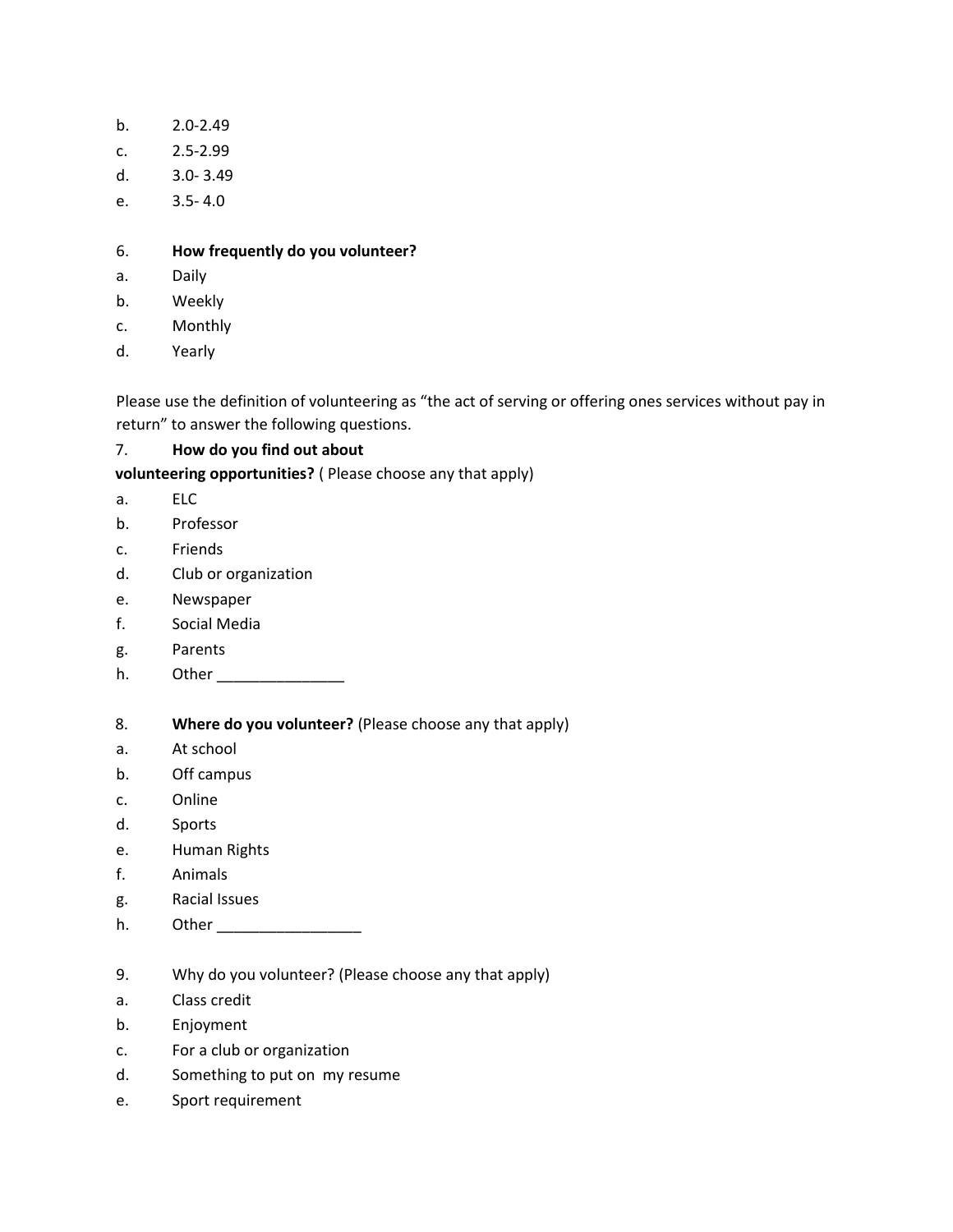### f. Career stimulated

g. Other

# 10. **What topics do your volunteering** activities usually center on? ( Please choose the top three

answers) a. Childcare

b. Poverty

- c. Business
- d. Children Rights
- e. Housing
- f. Environmental
- g. Other

# **Please use this alpha scale below to answer the statements in 11- 17**

- a. Always
- b. Most of the time
- c. Often
- d. Sometimes
- e. Rarely
- f. Never
- g. Not Applicable
- 11. You enjoy volunteering.
- 12. You use information gathered from volunteering in the classroom.
- 13. You feel that you will use information gathered from volunteering for the rest of your life.
- 14. You feel that you will use information gathered from volunteering in future jobs.
- 15. You feel that you would use information gathered in relationships with other people.
- 16. You feel that volunteering strengths your awareness of your community.
- 17. You feel that volunteering increases your knowledge about the world.
- 18. Volunteering allows me to gain a new perspective on things.
- 19. Volunteering makes me feel like a better person.
- 20. Volunteering helps me to understand concepts discussed in the classroom.
- 21. Volunteering in college is a new activity for me.
- 22. Volunteering is helpful in attaining my future goals.
- 23. Volunteering has helped me figure out more about what I want to do with my life
- 24. Volunteering has helped me clarify my values, morals and ethics.

To gather more information on this topic the researcher would like to conduct interviews. If you are willing to participate please provide your email address below so that the researcher may contact you. Thank you. Email: \_\_\_\_\_\_\_\_\_\_\_\_\_\_\_\_\_\_\_\_\_\_\_\_\_\_\_\_\_\_\_\_\_\_\_\_\_\_\_\_